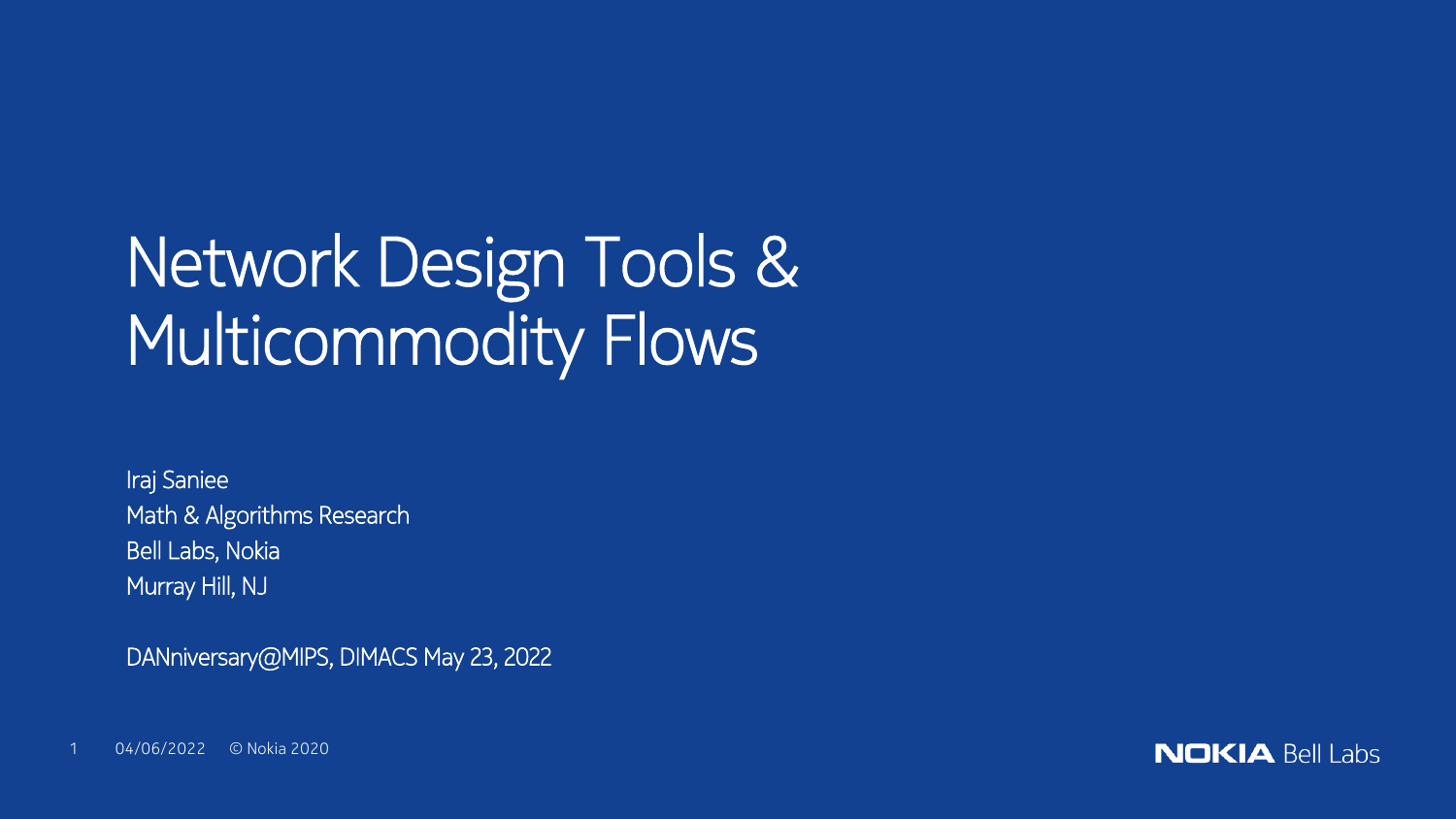- Collaborations with Dan Bienstock
- A simplified multicommodity flow model
- Solution outline
- Observations
- Numerical confirmation
- Epilogue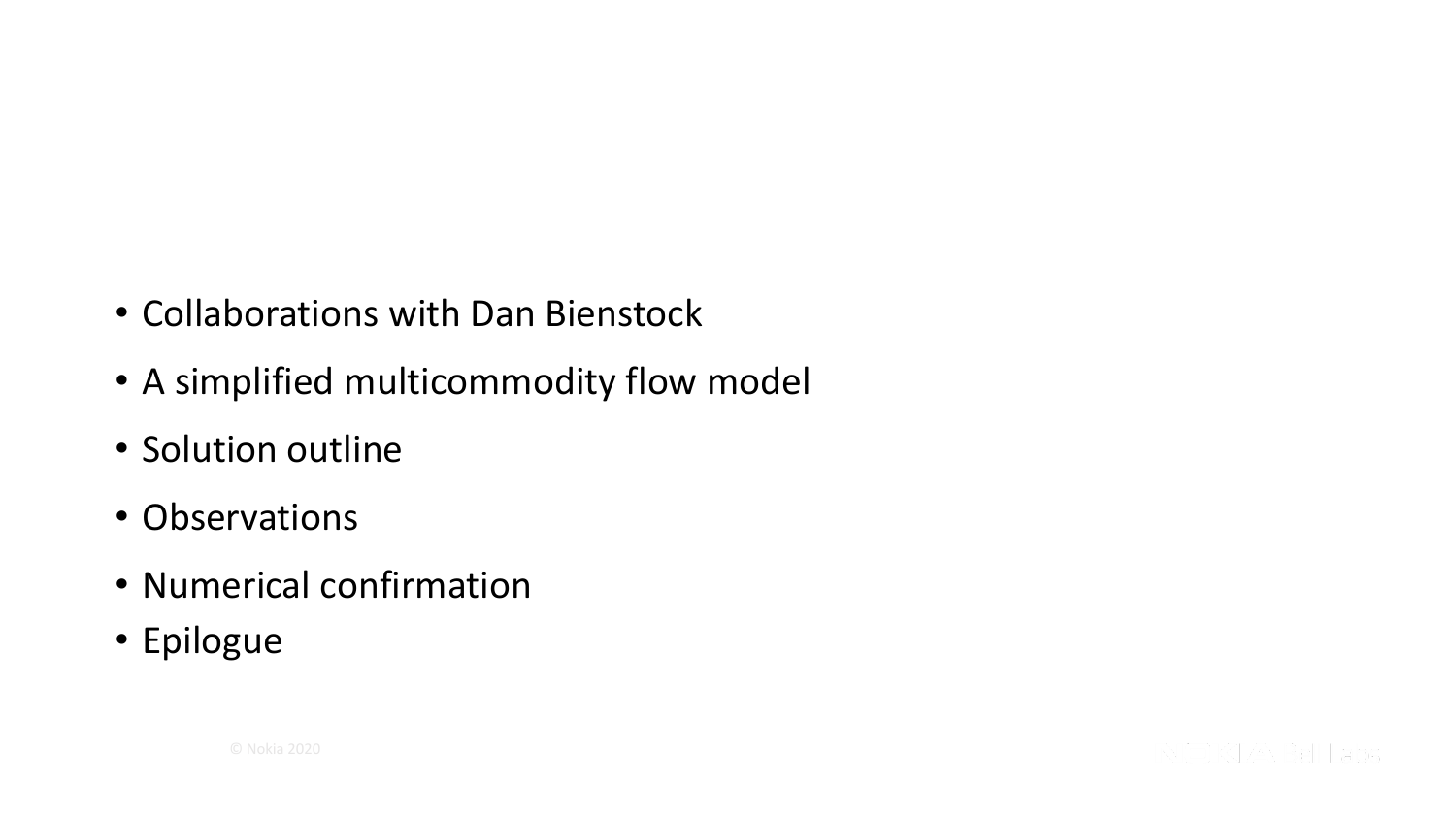#### Network Design Tools -- Our (early 1990s) Little Cottage Industry at Bellcore



**Data**: Square nodes have large fixed cost (switches), Hexagonal nodes have medium fixed cost, Circular nodes and links have per unit cost. There is partial capacity.

**Problem**: Given end-to-end new demands, determine min-cost expansion to accommodate all new demands.

**Type**: MILP

**Technologies**: SONET, Frame Relay, ATM, IP over optics.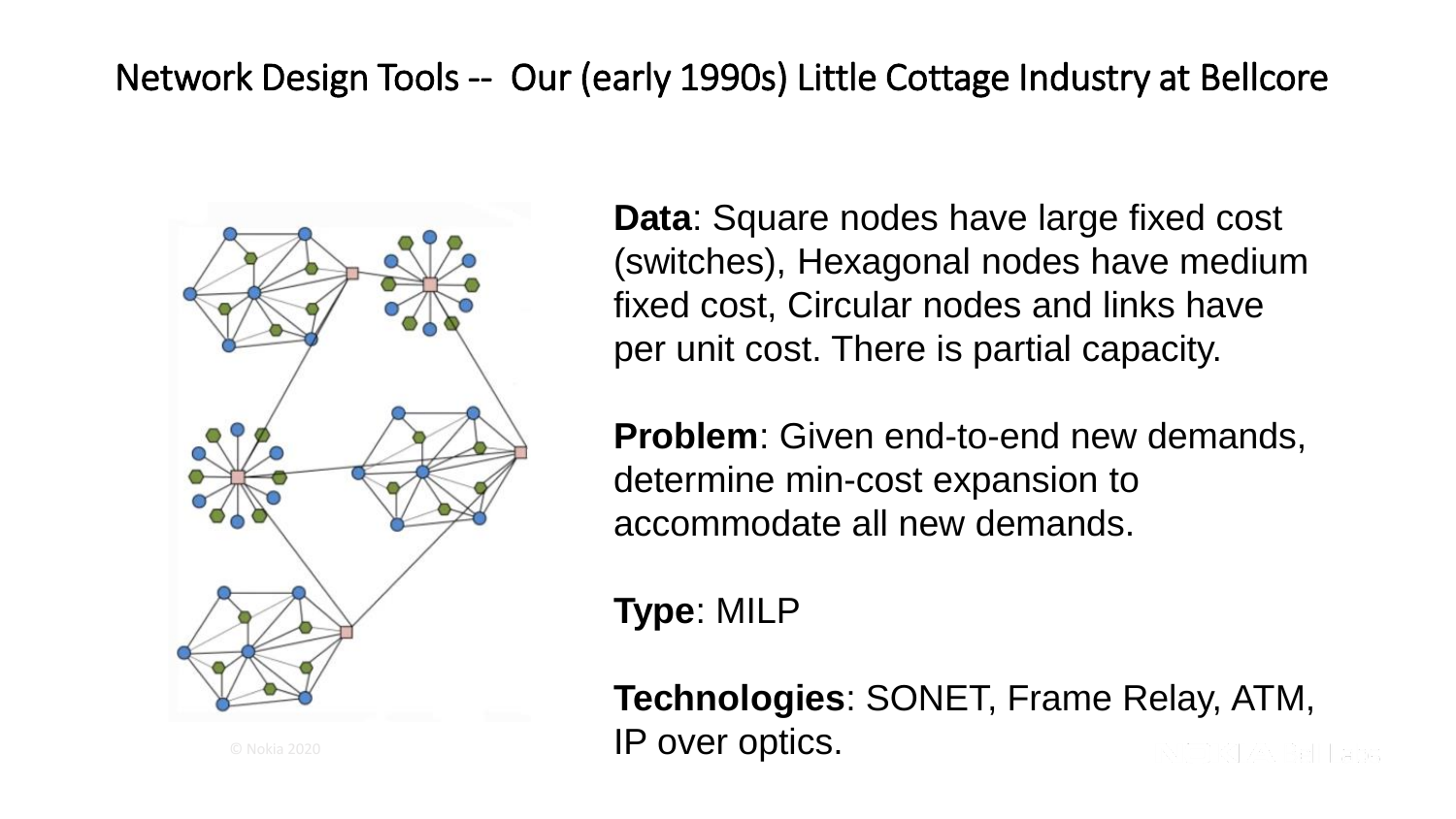#### Novel Extension -- Beyond Typical Regulated Monopoly-Inspired Models

**OPERATIONS RESEARCH** Vol. 54, No. 2, March-April 2006, pp. 261-276 panel (this 14-40) Language (424-440) and related once

**Informs** not 10.1287(opt). 0350-0259 o you increased

**Combined Network Design and Multiperiod Pricing:** Modeling, Solution Techniques, and Computation

> **Daniel Rienstock** Department of Industrial Equipmented and Operations Research, Columbia University, 500 W. 1306, Source New York, New York, 10027, Associated and a risk Olga Raskina Emptoris, Incorporated, 200 Wheeler Read, Burlington, Massachusetts (1183), starkins@emptoris.com Iraj Saniee, Qiong Wang Ball Laboratories, 600 Mountain Avenue, Manny 582, New Jersey 67974 (Soft meanth heli-laboren, quany@newack heli-laborene)

In this way we describe an efficient shortflux for relating wood antisticution models white in the context of multiverted capacity expansion of optical networks. We assume that the network operator must make investment decisions over a moltpered planning betwee while facing rapid changes in transmission technology, as evidenced by a steadily decreasing per-anit cost of canady. We deviate from traditional and monopolistic models in which demands are styon as input parameters, and the objective is to minimize capacity deployment costs. Instead, we assume that the carrier sets end-to-end prices of bundwidth at each period of the planning borizon. These prices determine the demands that are to be met, using a planible and explicit price-demand relationship; the resulting demands must than be rented, requiring an investment is capacity. The objective of the optimization is now to simultaneously select end-to-end prices of handwidth and network capacities at each period of the planning horizon, so as to maximize the overall net present value of expanding and operating the network. In the case of repical large-scale certical networks with protection requirements, the resulting optimization problems pose significant challenges to standard optimization techniques. The complexity of the model, its nonlinear nature, and the large size of tradistic problem instances motivates the development of afficient and scalable solution techniques We show that while seneral-purpose regulator solvers are repleady not adequate for the task, a specialized decomposition scheme is able to handle large-scale instances of this problem in reasonable time, producing solutions whose net present value is within a small tolerance of the optimum.

Subject classification: communications; facility/equipment planning: capacity expansion, design, maintenanco/replacement: programming: nonlinear. Ann of miles: Telecommunications

History: Received May 2003; revisions received December 2003, January 2005; accepted January 2005.

#### 1. Introduction

In this paper, we describe a novel model and develop efficient algorithms for addressing capacity expansion and allocation combined with bandwidth pricing, in the context of designing resilient optical transport networks.

A network is modeled as a set of nodes, remesenting cities and/or metropolitan areas, which are connected by links remesenting physical routes owned by the network coverator: teameratization availation developed on finder any mood to carry traffic. The carrier, or network operator, makes investments for deploying those systems and incurs periodic operating expenses, while collecting revenue from carrying demand for customers.

We consider network planning over a time horizon that spans many years. During such a period several generations of transmission technologies will typically emerge. Although a newer system may have a higher deployment and operating cost, the magnitude of capacity improvement

can be expected to far outrage that of cost increase. As a result, a new technology results in a lower cost per unit of capacity than previous ones, thus making it an attractive candidate for new deployment.

its deployment cost decreases over time due to a learning effect. As a result, there may be an economic incentive to delay the deployment of a new technology to exploit savines from future cost reductions.

Such a dynamic technology environment immediately poses two interesting problems. First, timing: When should the operator start to deploy the new systems and phase out old technologies? Second, sixing: How much capacity should be deployed on each link at each time period? Traditional network-planning problems have been discussed extensively in the literature, and it would be impractical to provide a thorough review here. See Alexras et al. (1998), Bahkrishnan et al. (1995), Bienstock et al.

In addition, after a new technology becomes available,

**Data**: Demand-price elasticity and previous fixed costs

**Problem**: maximize profit (revenue – cost) over multi-year planning horizon

**Type**: Novel (very) non-linear objective function

**Context**: Inspired by companies like Level3 who were putting tons of dark fibers to own telecom infrastructure globally (early 2000s)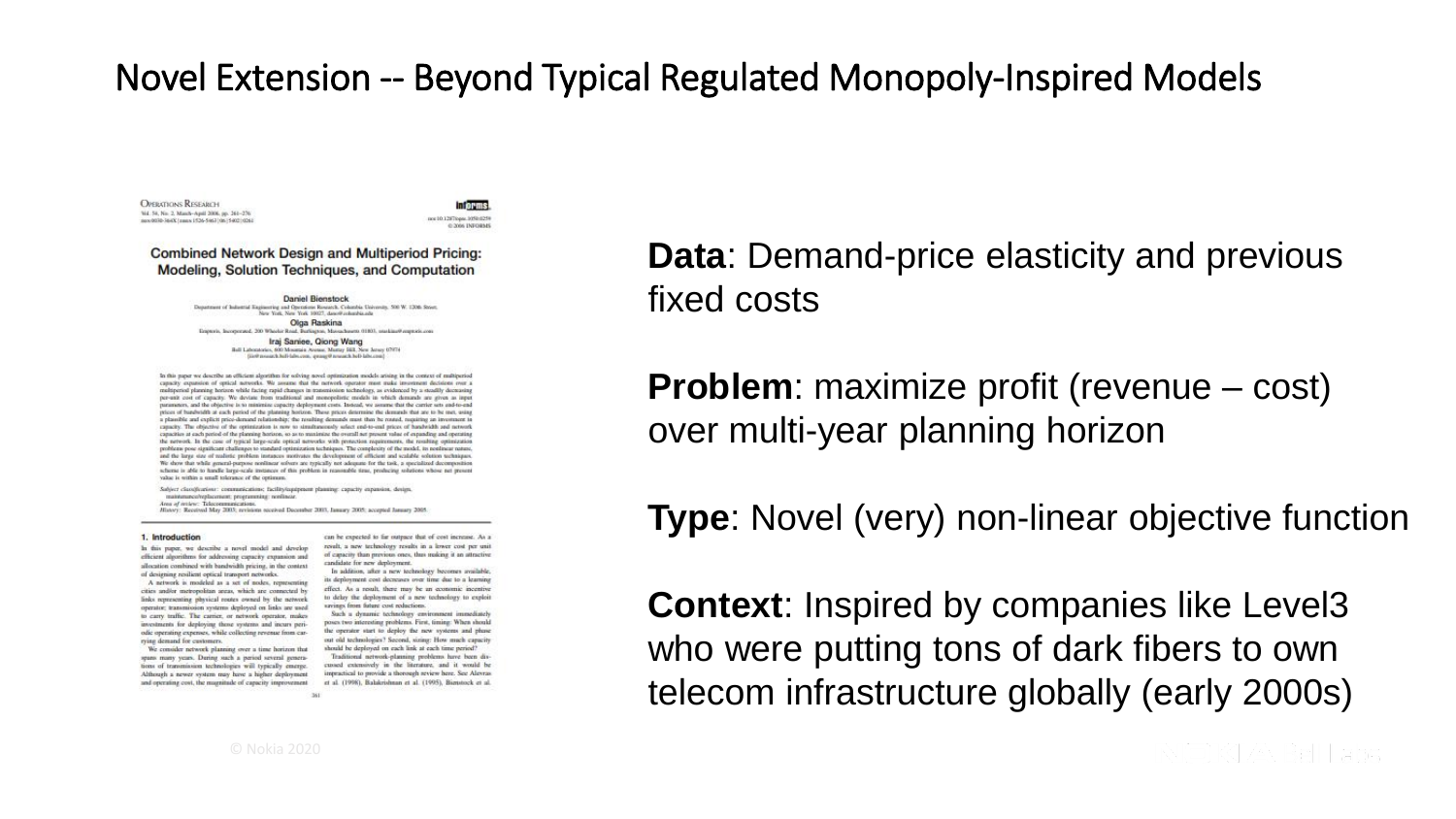## Multicommodity Flow Problem (myMCF) -- Can one solve it 'analytically'?\*

- Include fixed costs? Too complex
- Path-based solution? Maybe later
- Cost minimization? Start with capacity-guided:

Given an arbitrary graph  $G$  with weighted symmetric adjacency matrix  $\pmb{A} = \pmb{A^T} = \big(a_{ij}\big)$  and traffic matrix  $\pmb{T} = \pmb{A}$  $(t_{kl})$ , the required flow from k to l, route of  $t_{kl}$  at k and each intermediate node  $j$  is proportional to  $a_{ij}$  until flow reaches  $k$ .



Trivial bookkeeping exercise?

\_\_\_\_\_\_\_\_\_\_\_\_\_\_\_\_\_

<sup>\*</sup>Joint work with O. Narayan, UCSC.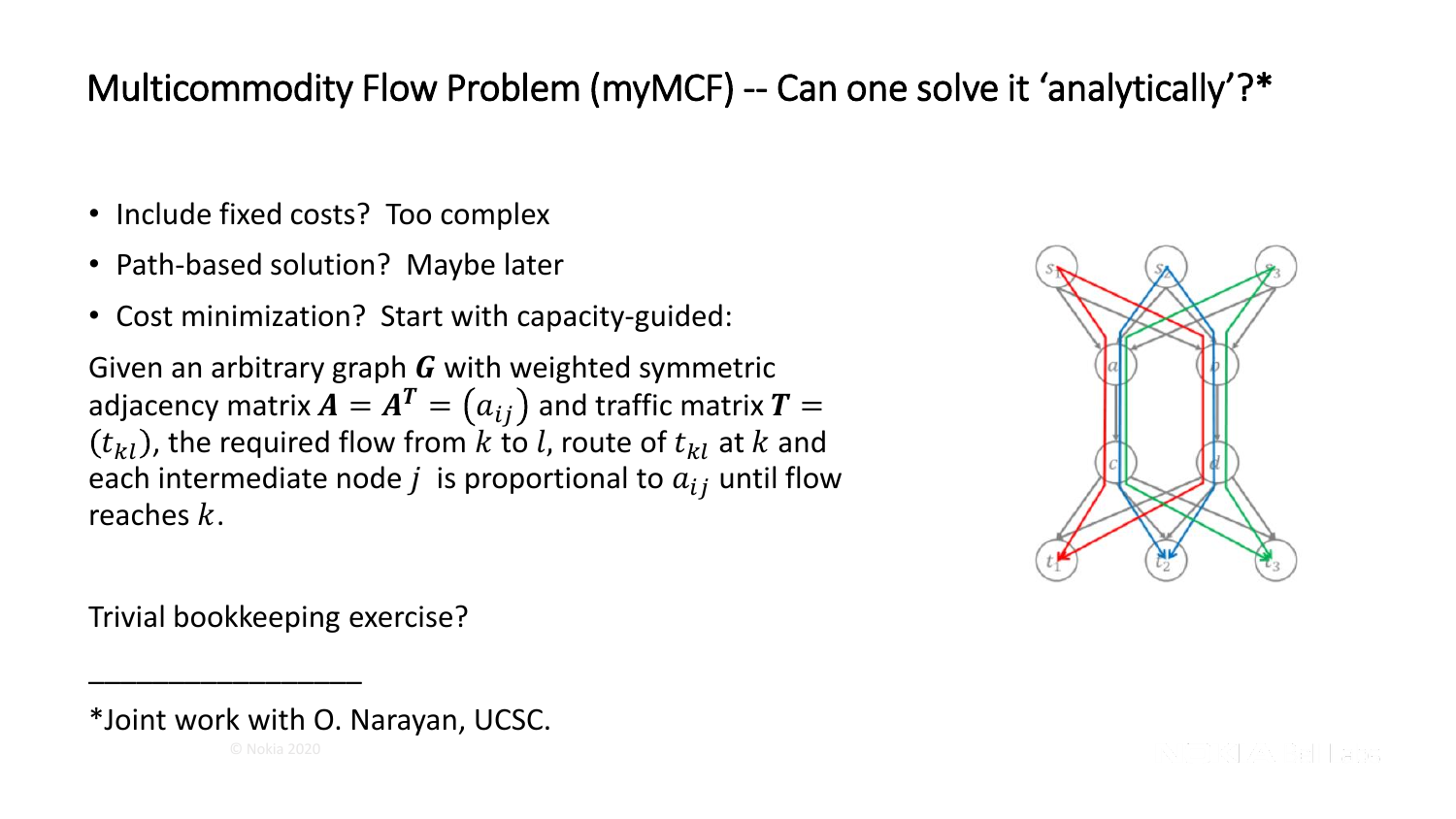### Extension to non-uniform edge weights and arbitrary demand

 $\mathbf{G} = (\mathbf{N}, \mathbf{L})$  is aconnected graph

 $A =$  an  $NxN$  symmetric matrix of non−negative weighted adjacencies

 $d_i = \sum_i a_{ij}$  is weighted degree of node j  $\mathbf{D}$  = an  $NxN$  diaginal matrix of weighted adjacencies  $L = D - A$  is the graph Laplacian

 $\boldsymbol{\Pi} \ = (N^{-1}) 1_{N \times N} \ \ \text{perturbation matrix with} \ N^{-1}$  in all entries  $M = L + \Pi$  is the perturbed graph Laplacian

 $\mathbf{T} = (t_{kl})$  is an  $NxN$  symmetric non-negative flow matrix  $T_k = \sum_k t_{kl}$  the total flow out of node j  $\widetilde{\mathbf{T}} = (T_k)$  is an NxN diagonal matrix of total nodal out flows  $L_T = \widetilde{T} - T$  for symmetric T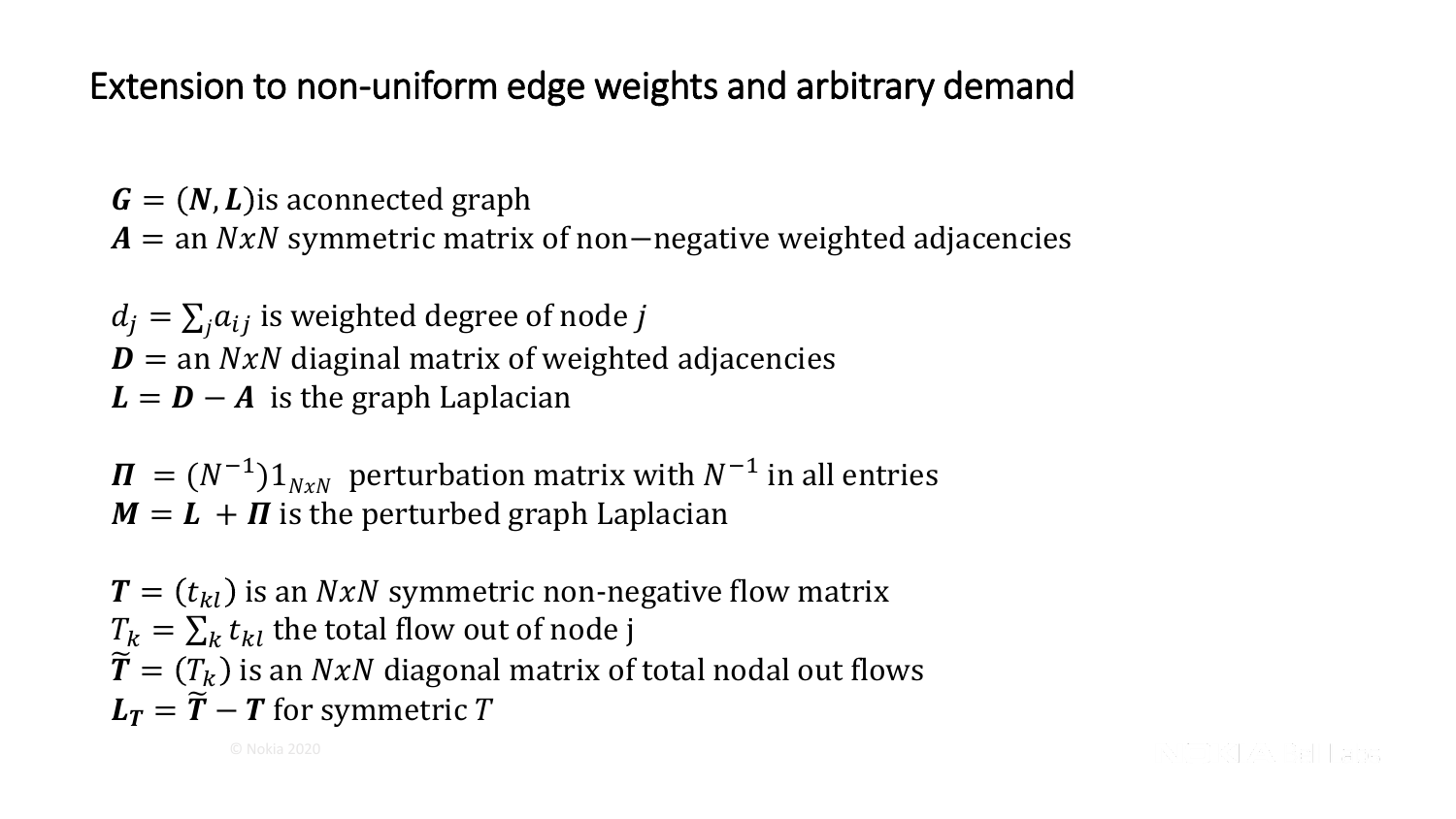Load on each node in myMCF for a specific commodity k-l

- Start with 1 unit of flow for a given source-destination pair  $(k, l)$
- Let  $f_i^{kl}$  be the flow at node i. Then

$$
f_i^{kl} = \delta_{ik} - \delta_{il} + \sum_{j \sim i} \frac{a_{ji}}{d_j} f_j^{kl}
$$

with the boundary condition  $f_l^{kl} = 0^*$ . In vector form

$$
\boldsymbol{f}^{kl} = \boldsymbol{v}^k - \boldsymbol{v}^l + \boldsymbol{A}\boldsymbol{D}^{-1}\boldsymbol{f}^{kl} \qquad (*)
$$



\*We'll add back the total flow terminating at each  $l$  in (\*\*\*\*\*). \_\_\_\_\_\_\_\_\_\_\_\_\_\_\_\_\_\_\_\_\_\_\_\_\_\_\_\_\_\_\_\_\_\_\_\_\_\_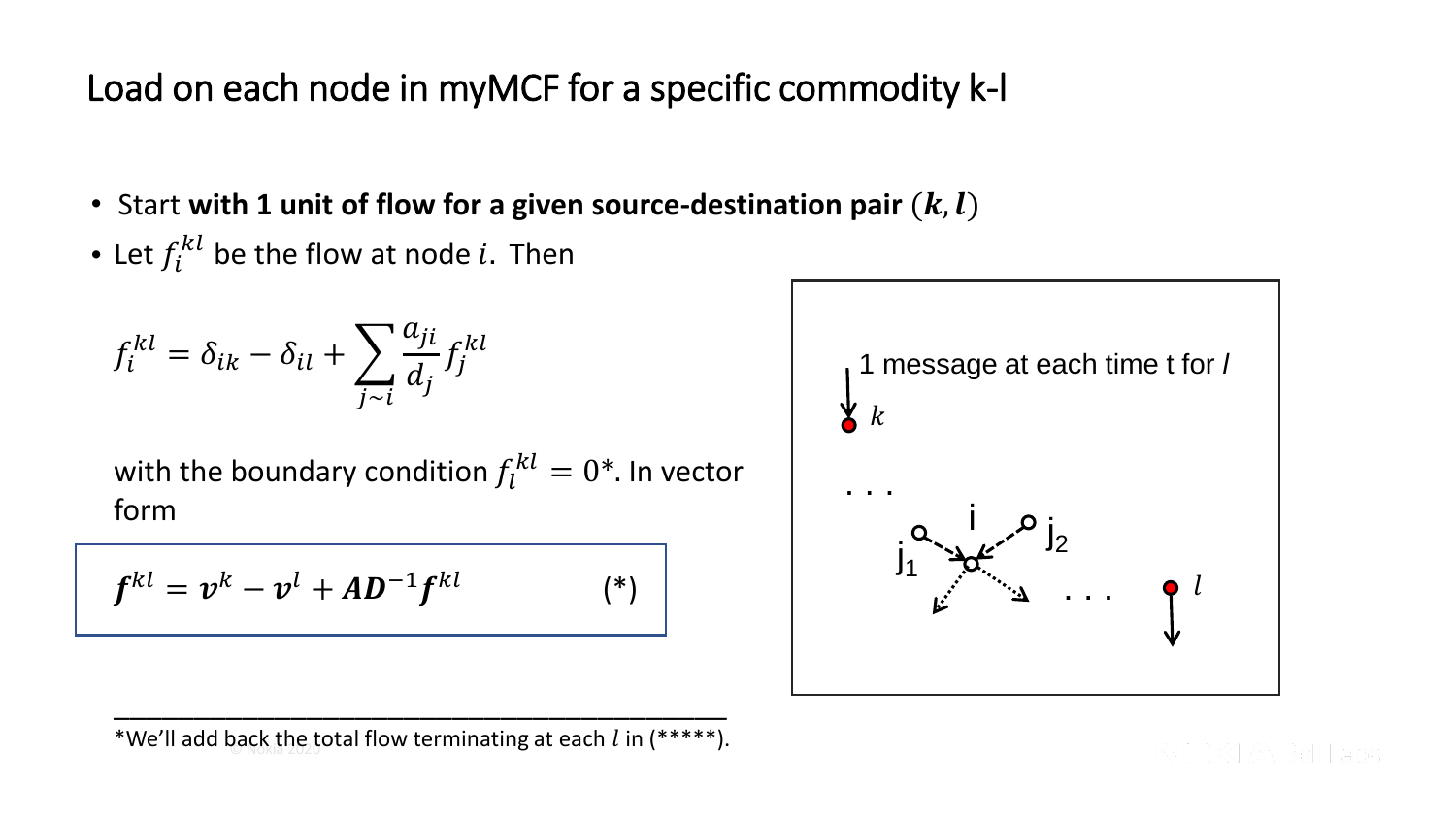#### Derivation of random load, 1

$$
\boldsymbol{f}^{kl} = \boldsymbol{v}^k - \boldsymbol{v}^l + A \boldsymbol{D}^{-1} \boldsymbol{f}^{kl} \text{ with } f_l^{kl} = 0 \tag{*}
$$

Using the substitution  $r_j^{kl} = f_j^{kl}/d_j$ , or  $r^{kl} = D^{-1} f^{kl}$  (\*) becomes

 $\bm{D} \; \bm{r}^{kl} = \bm{v}^k - \bm{v}^l + \bm{A} \; \bm{r}^{kl}$ 

#### Or

$$
L r^{kl} = v^k - v^l \tag{**}
$$

If  $L$  were invertible we could just write  $r^{kl} = L^{-1}(v^k - v^l)$  and we'd be nearly there. Need some adjustment. Notice that (\*\*) is already telling us we have an under-determined system of equations. We add a homogeneous boundary condition  $r_l^{kl}$  = 0 which we'll update at the end.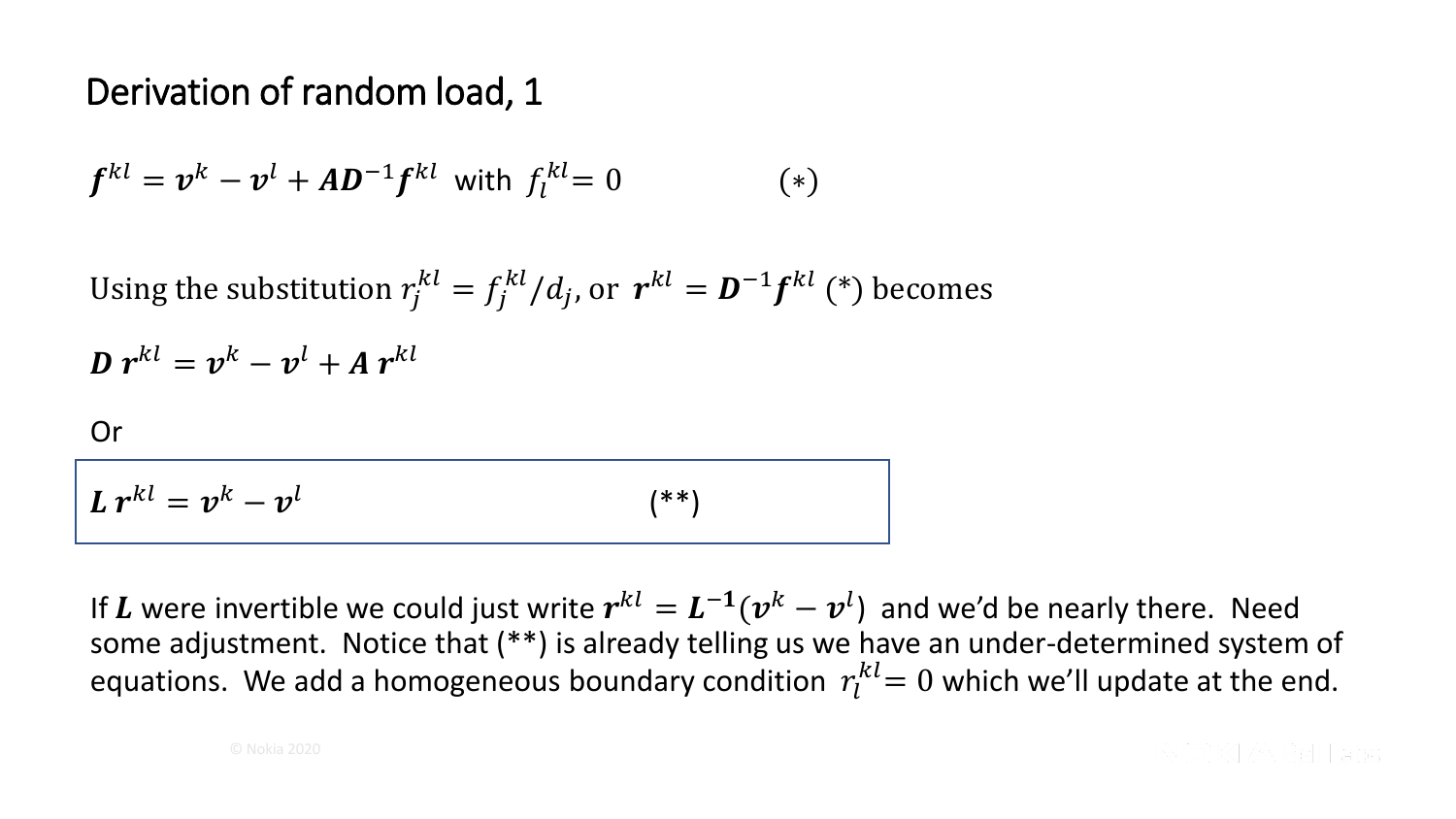#### Aside – Uniform Perturbation of the Laplacian

Let  $\{0 = \lambda_0 \leq \lambda_1 \leq \ldots \leq \lambda_{N-1} \leq 2d_{\max}$  be the eigenvalues and  $\{\xi^\alpha;\alpha = 0,1,\ldots,N-1\}$ be the corresponding orthonormal eigenvectors of L. Recall corresponding to  $0 = \lambda_0$ , have

 $(\xi^0)^T = (1,1,...,1)^T/\sqrt{N}$ Consider projection  $\boldsymbol{\varPi}=\left(\frac{1}{N}\right)$  $N$   $/ N x N$ and  $M = L + \Pi$ . Notice that M has the same eigen system as L except that  $\lambda_0(M)=1$ .

$$
\mathbf{M} \boldsymbol{\xi}^0 = (\mathbf{L} + \mathbf{\Pi}) \boldsymbol{\xi}^0 = 0 + \sum_i \xi_i^0 \mathbf{1}_N = N \left(\frac{1}{N}\right) \left(\frac{1}{\sqrt{N}}\right) \mathbf{1}_N = \boldsymbol{\xi}^0
$$
  
and  

$$
\mathbf{M} \boldsymbol{\xi}^\alpha = (\mathbf{L} + \mathbf{\Pi}) \boldsymbol{\xi}^\alpha = \mathbf{L} \boldsymbol{\xi}^\alpha + \mathbf{\Pi} \boldsymbol{\xi}^\alpha = \lambda_\alpha \boldsymbol{\xi}^\alpha \text{ with } \alpha > 0.
$$

Above means M has a simple tractable inverse in terms of  $\lambda s$  and  $\xi s$ . Also observe that

$$
M = L + \Pi \rightarrow M\Pi = L\Pi + \Pi^2 = \Pi^2 = \Pi \rightarrow \boxed{M^{-1}\Pi = \Pi} \qquad (*)
$$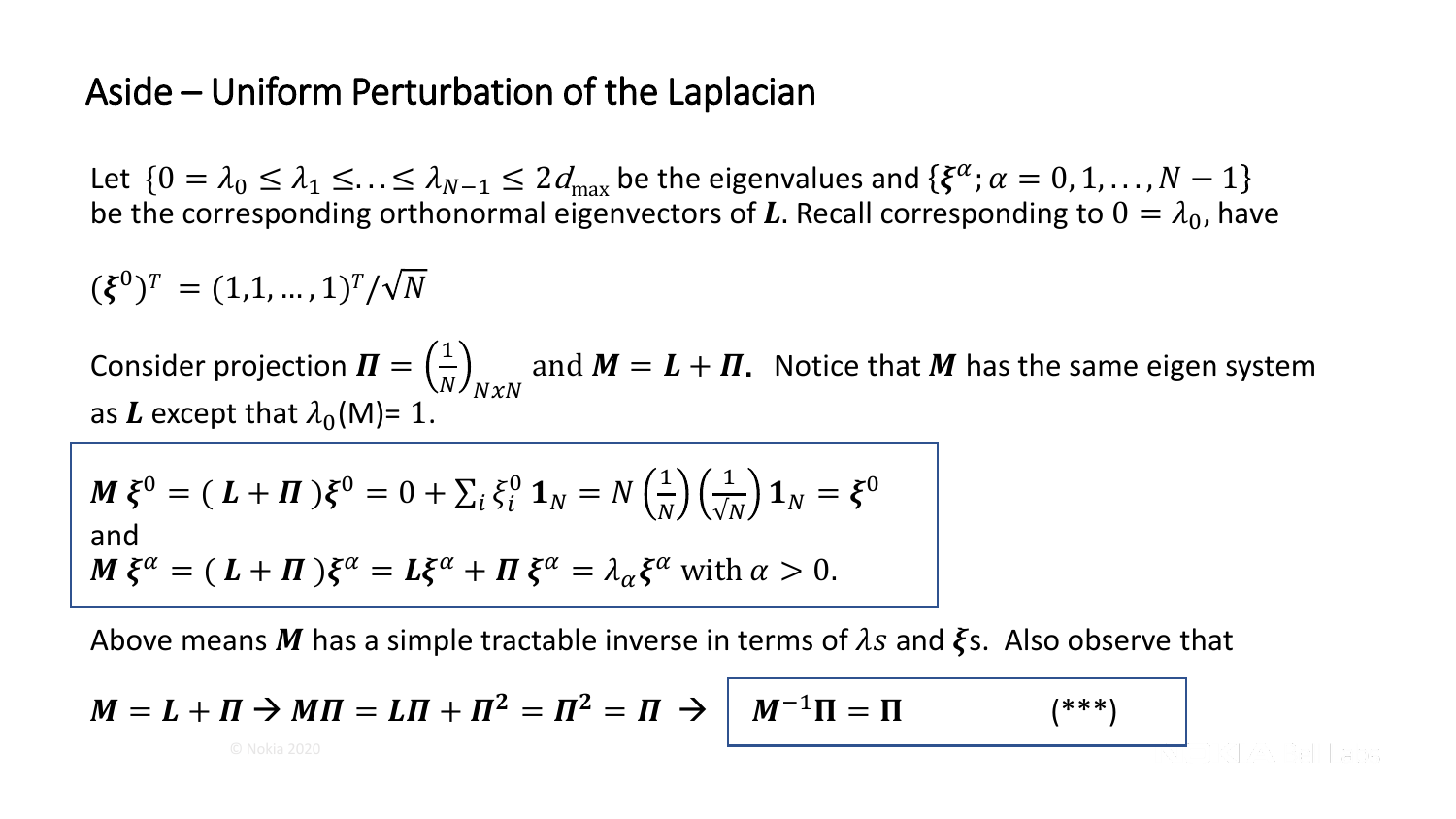#### Derivation of random load, 2

Let us return to  $\boldsymbol{L} \, \boldsymbol{r}^{kl} = \boldsymbol{v}^k - \boldsymbol{v}^l$  with  $r_l^{kl} = 0$  (\*\*).

Adding  $\boldsymbol{\Pi} \: \boldsymbol{r}^{kl}$  to both sides of (\*\*), we get

$$
L r^{kl} + \Pi r^{kl} = (v^k - v^l) + \Pi r^{kl}
$$

$$
Mr^{kl} = (\mathbf{v}^k - \mathbf{v}^l) + \mathbf{\Pi} r^{kl}
$$

So at last

$$
r^{kl} = M^{-1}[(v^k - v^l) + \Pi r^{kl}] = M^{-1}(v^k - v^l) + M^{-1}\Pi r^{kl}
$$
  
=  $M^{-1}(v^k - v^l) + \Pi r^{kl}$  (by (\*\*)  
=  $M^{-1}(v^k - v^l) + \theta(kl)\mathbf{1}_N$ 

And we can get  $\theta(kl)$  from the boundary condition.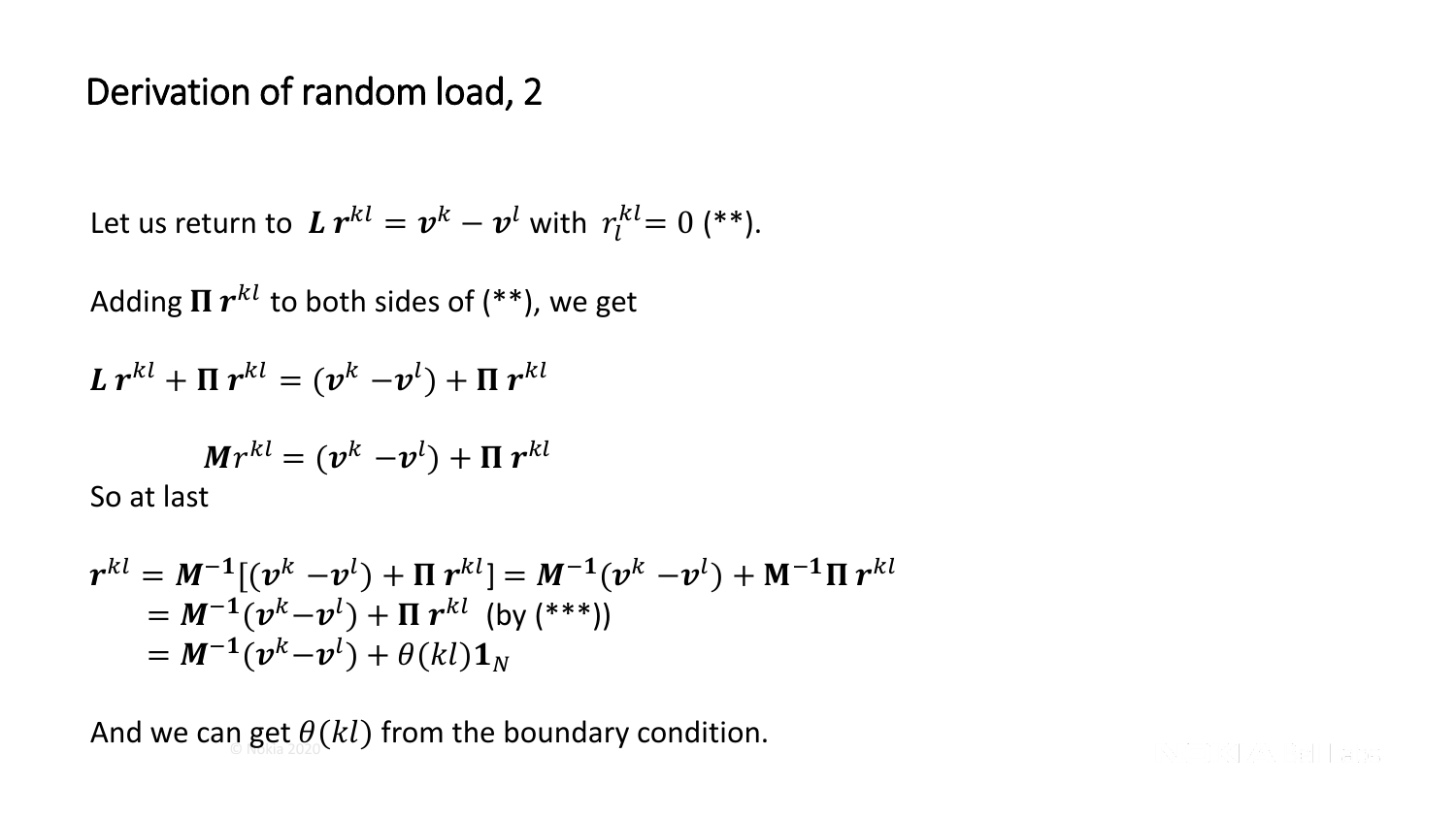#### Derivation of random load, 3

$$
0 = r_l^{kl} = [M^{-1}(\nu^k - \nu^l]_l + \theta(kl)
$$
  
\n
$$
0 = [M^{-1}\nu^k]_l - [M^{-1}\nu^l]_l + \theta(kl)
$$
  
\n
$$
0 = [M^{-1}]_{lk} - [M^{-1}]_{ll} + \theta(kl)
$$

$$
\theta(kl) = [M^{-1}]_{ll} - [M^{-1}]_{lk}
$$

Now going back to  $r_j^{kl}$ 

$$
r_j^{kl} = [M^{-1}]_{jk} - [M^{-1}]_{jl} - [M^{-1}]_{lk} + [M^{-1}]_{ll}
$$
  $(^{***})$ 

We can now get  $f_j^{kl}$  for  $t_{kl}$  units from (\*\*\*\*)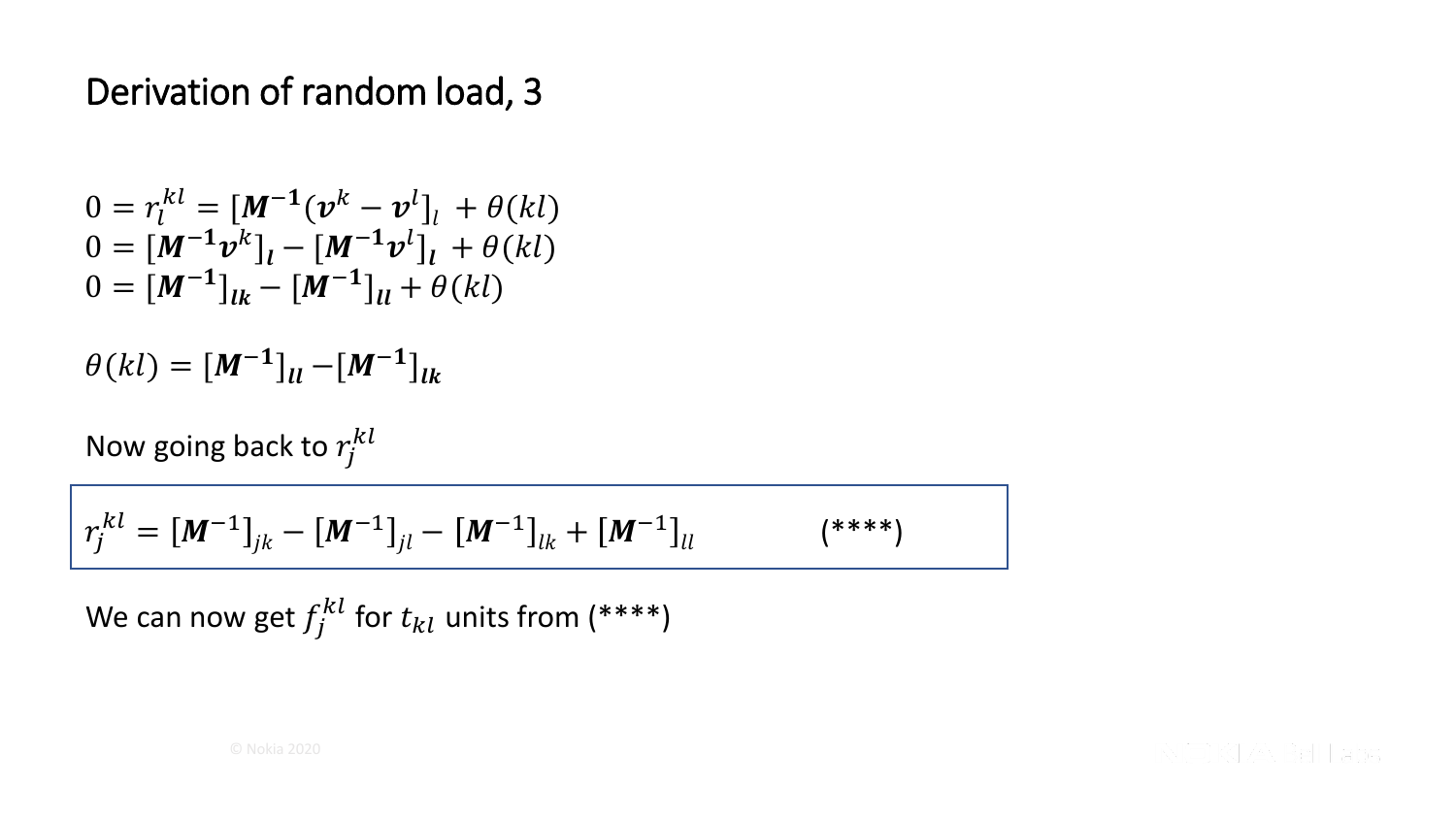#### Derivation of random load, 4 – Final Result

So flow  $f^{kl}_j$  for  $t_{kl}$  units of flow is just  $t_{kl}r^{kl}_jd_j$  .

If  $\Lambda_i$  denotes the total flow at node j for \*all\* commodities, then

$$
\Lambda_j = \sum_k \sum_l t_{kl} f_j^{kl} + \sum_k t_{kj}
$$
  
=  $d_j \sum_k \sum_l t_{kl} (r_j^{kl} = [\mathbf{M}^{-1}]_{jk} - [\mathbf{M}^{-1}]_{jl} - [\mathbf{M}^{-1}]_{lk} + [\mathbf{M}^{-1}]_{ll}) + T_j$ 

And at last, if the demand matrix is symmetric  $(t_{kl})=(t_{lk})$ 

 $\Lambda_j = d_j Tr[L_T M^{-1}] + T_j$ 

$$
\Lambda = D Tr[L_T M^{-1}] + \widetilde{T} \mathbf{.} \mathbf{1}_N \qquad \qquad (*****)
$$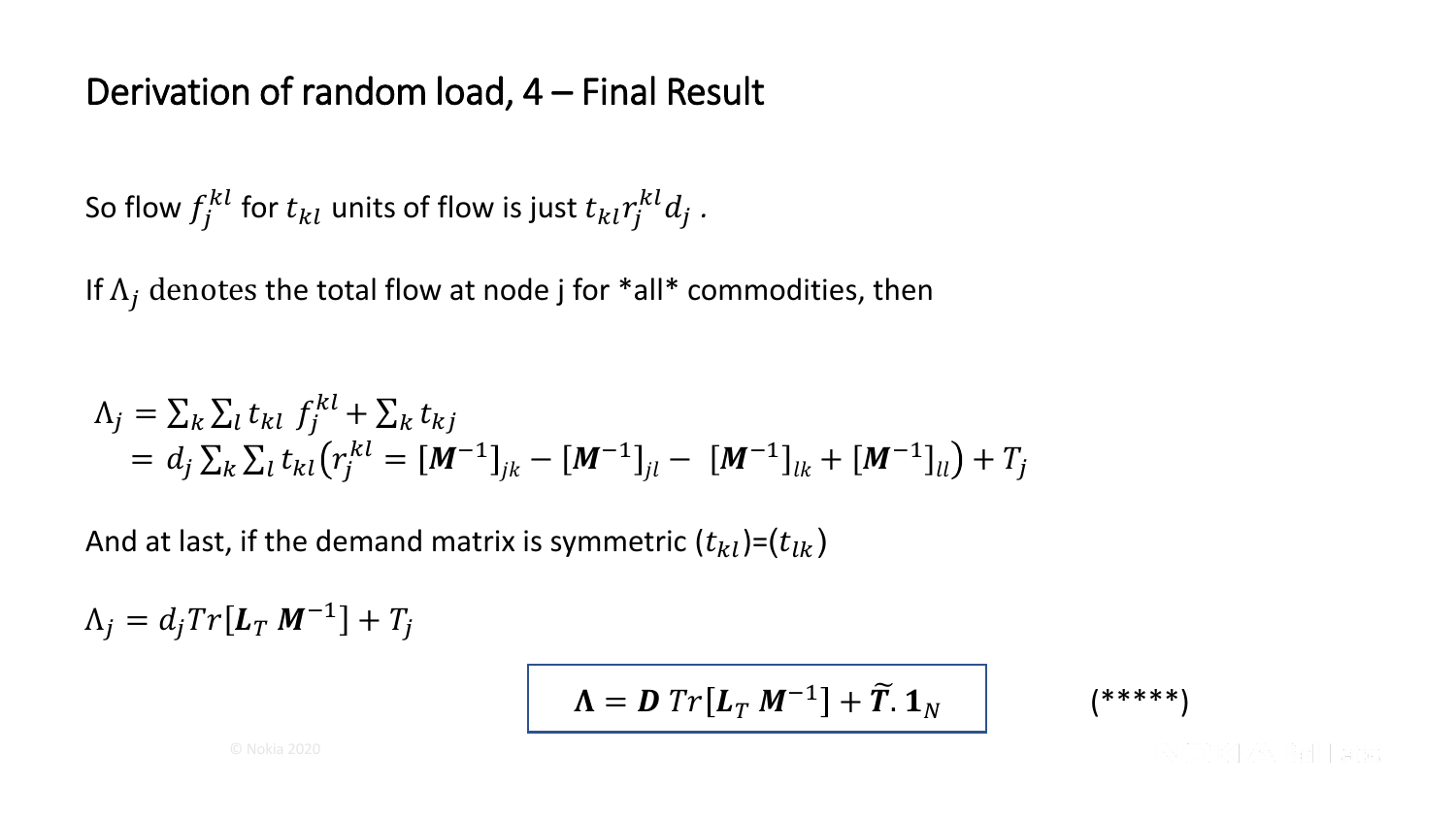#### Derivation of random load, 5 – Case of All-to-All Uniform Flows

If  $t_{kl} = 1$  for all  $k \neq l$  then

$$
\Lambda_j = d_j N \sum_{a>0} \frac{1}{\lambda_a} + (N-1)
$$

This is seen more easily from re-writing (\*\*\*\*\*) in this form

$$
\Lambda_j = d_j \sum_k \sum_l t_{kl} \sum_{\alpha > 0} \frac{1}{\lambda_\alpha} \xi_l^\alpha (\xi_l^\alpha - \xi_k^\alpha) + T_j
$$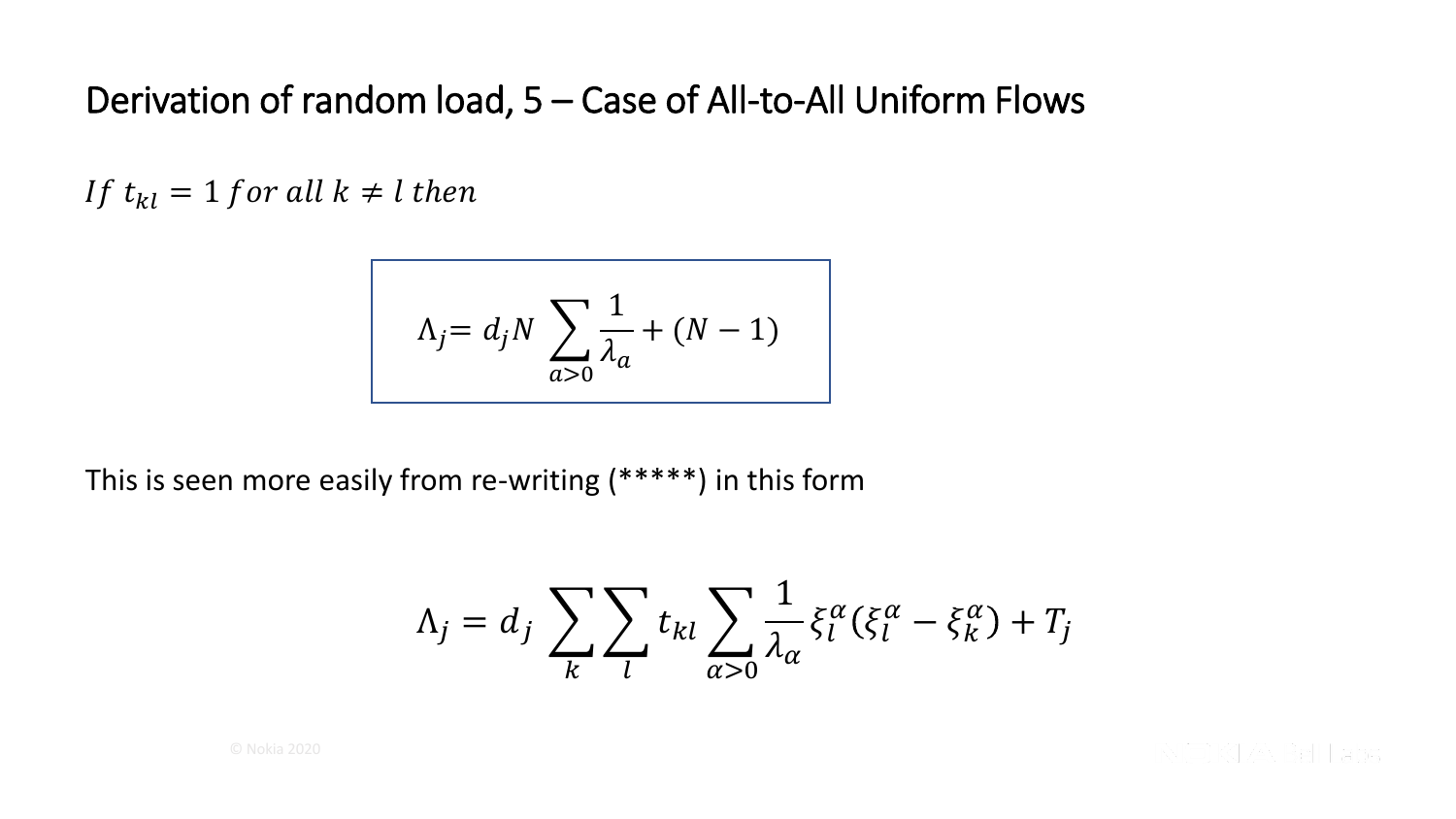#### Load due to Net MCF

In derivation of

$$
\Lambda_j = (N-1) + (N \sum_{a \ge 1} \frac{1}{\lambda_a}) d_j
$$

we allowed RW to go through a transit node multiple times, each time contributing to load. We may define an alternative load,  $\Lambda_j$ , which measures the  $net$   $flow$  through node. Thus for neighbors  $i \& j$  net inflow to node  $i$  from neighbor  $j$ 

$$
= \frac{p_j^{kl}}{d_j} - \frac{p_i^{kl}}{d_i}
$$

Thus in equilibrium

$$
\overline{\Lambda}_j^{kl} = \frac{1}{2} \sum_{i \sim j} |r_i^{kl} - r_j^{kl}| + \frac{1}{2} (\delta_{ik} + \delta_{il})
$$

Adding up for all  $(k, l)$ 

$$
\overline{\Lambda}_j = \frac{1}{2N(N-1)} \sum_{k \neq l} \sum_{i \sim j} |r_i^{kl} - r_j^{kl}| + \frac{1}{N}
$$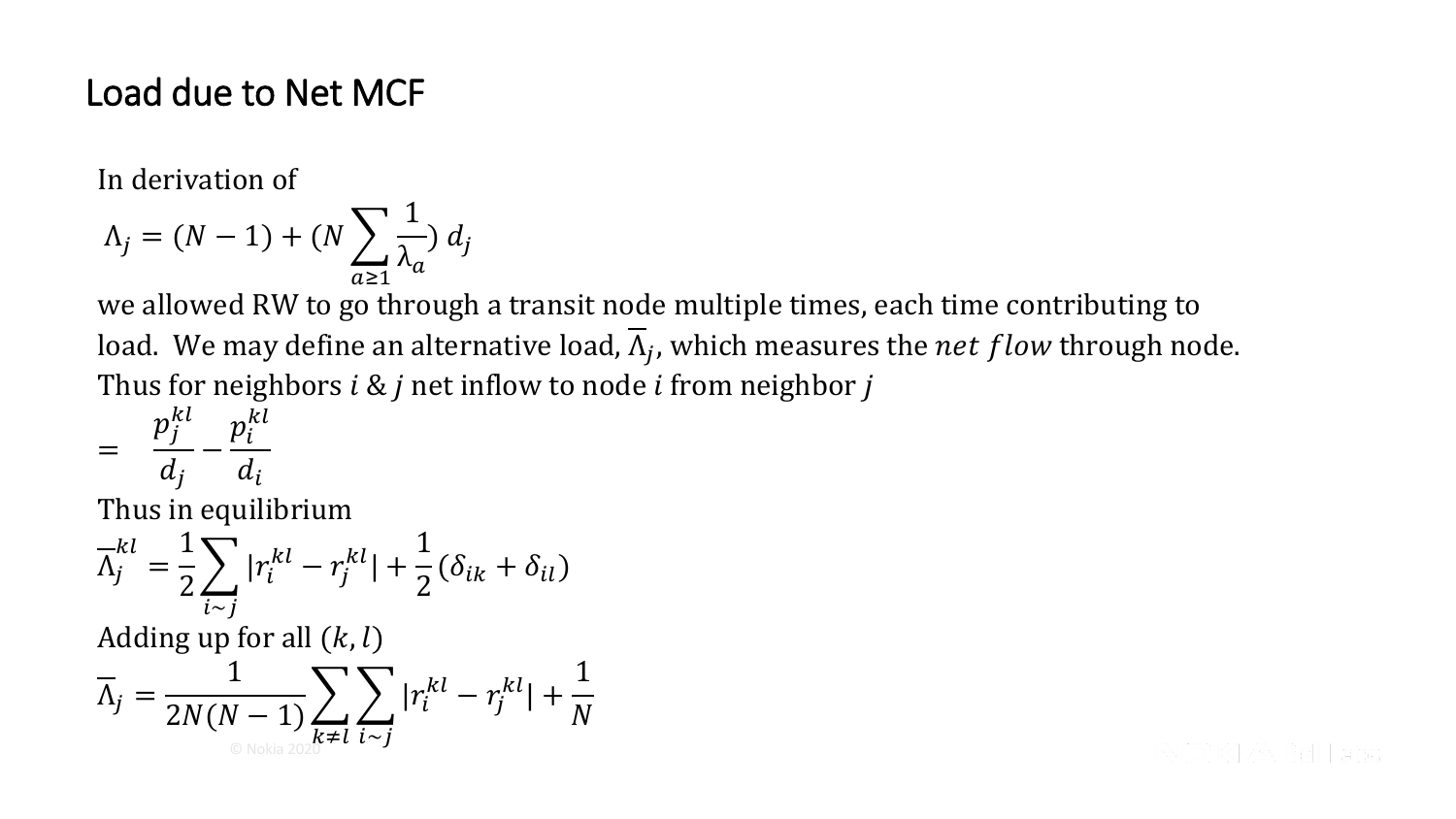#### Load due to Net MCF

After substituting for  $r^{kl}_{j}$ from (3),

$$
\overline{\Lambda}_j=\frac{1}{2N(N-1)}\sum_{k\neq l}\sum_{i\sim j}\sum_{a>0} |(\xi_k^a-\xi_l^a)\frac{1}{\lambda_a}(\xi_j^a-\xi_i^a)|+\frac{1}{N}
$$

where as before  $\{\lambda_a, \xi^a\} \in eigSys(\mathbf{L}).$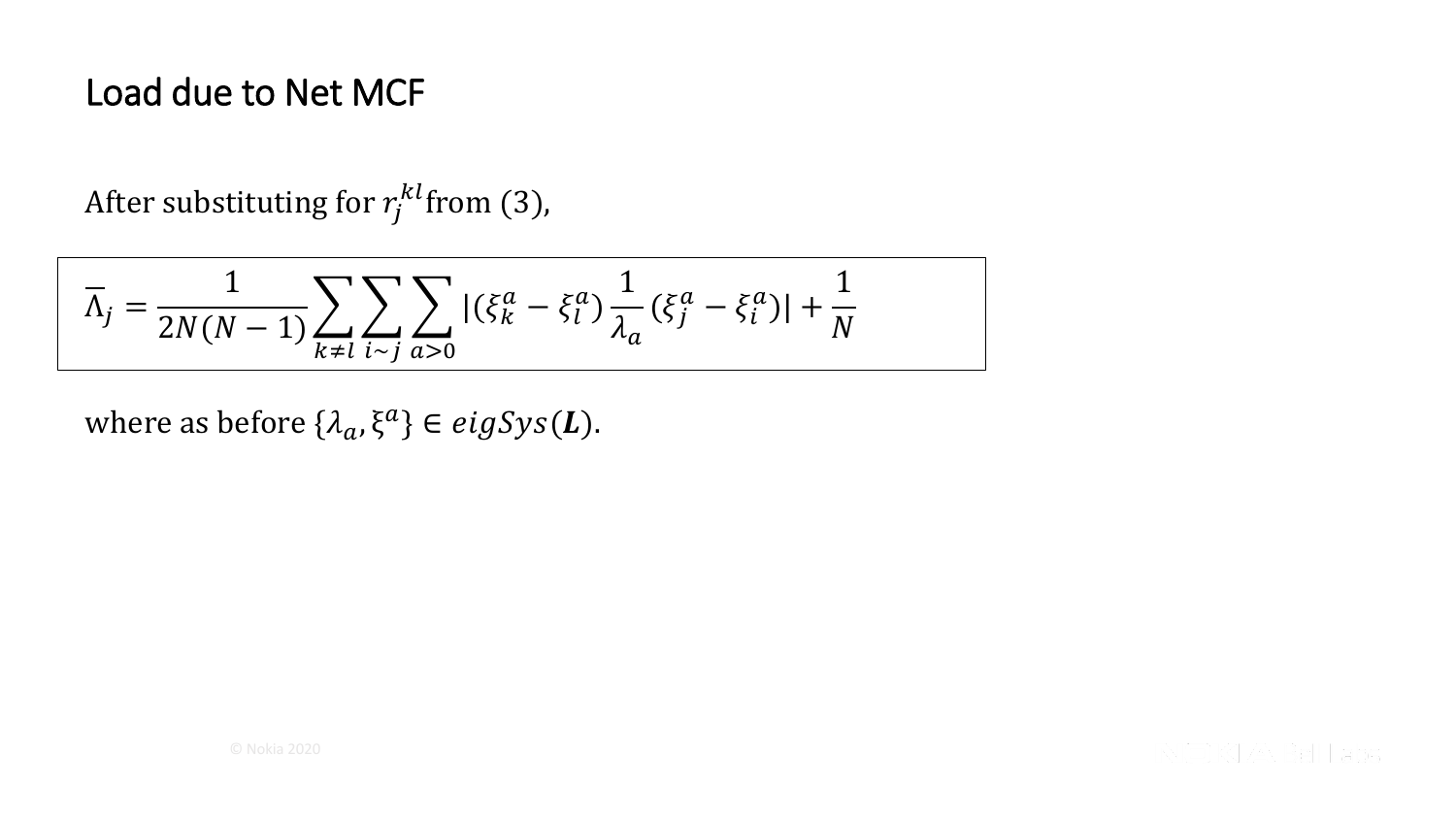#### Maximum Load  $\Lambda_d$  for Some Prototypical Graphs Using Shortest Paths

Square Lattice  $\Lambda_{\rm d} \sim O(N)$ 3  $\overline{2})$  for large N

Hyperbolci grids  $\Lambda_d \sim N^2$  for large N

For random graph,  $\Lambda_d \sim O(N \log(N))$  for large N

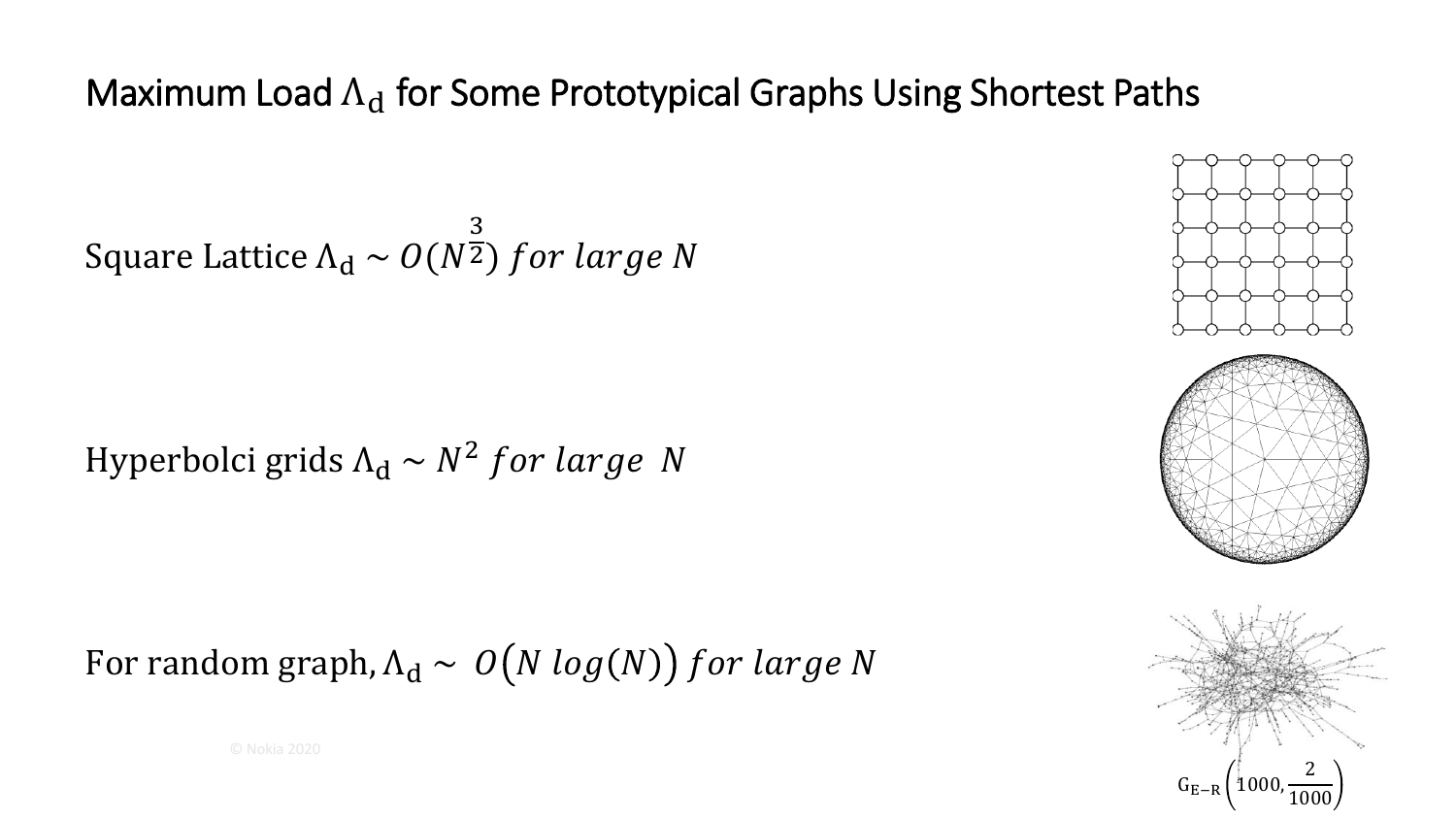Dan's software can express sentiments – Example of C code

```
struct module
{
char gross[3]; 
int manures[3], stools[6], sh*ts[9]; 
float zap, dunk, ditch; 
 }
```